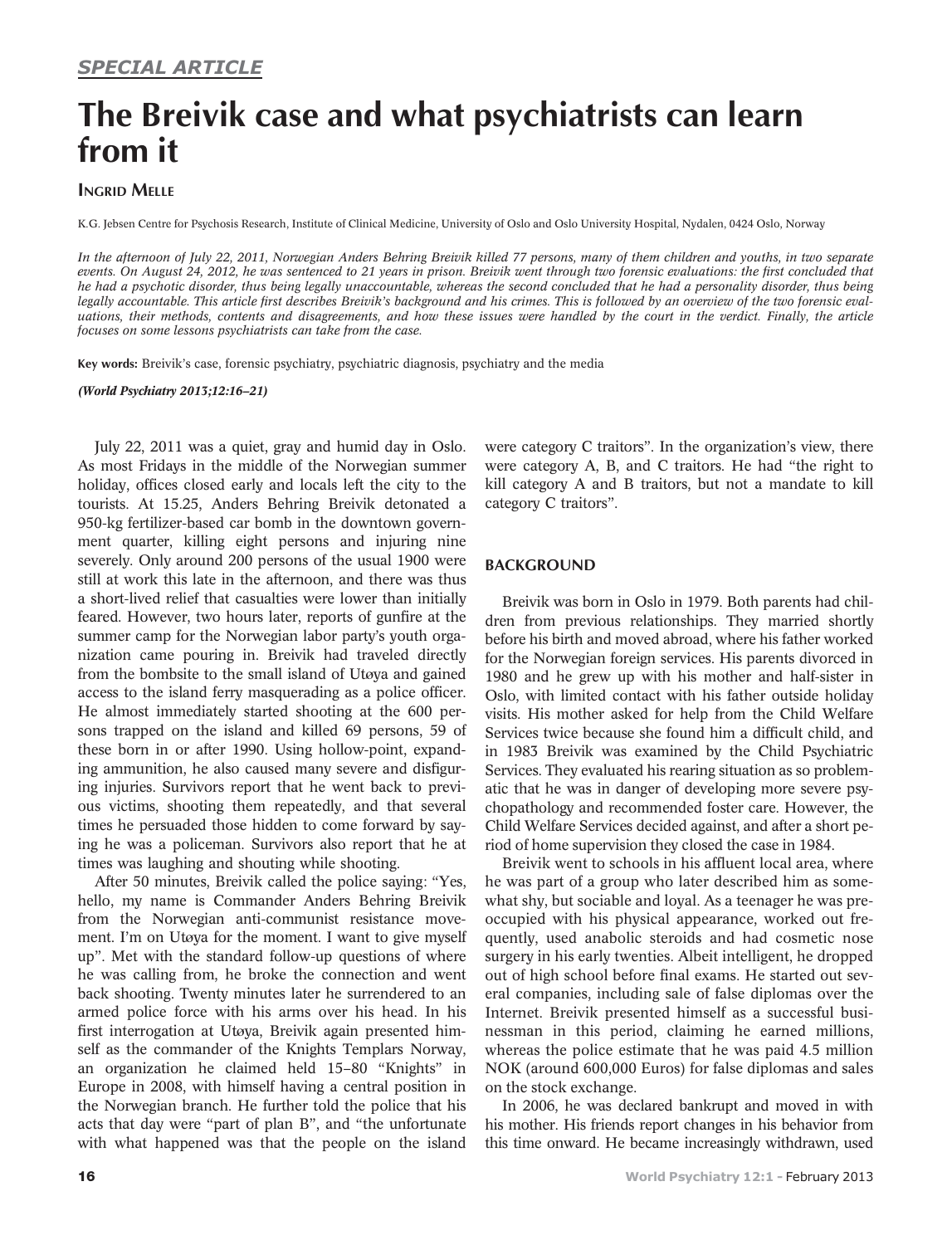most of his time to play World of Warcraft online, and cut contact with his friends, who worried that he might suffer from gambling addiction. In 2009, he founded a farming company and in the spring of 2011 he rented a farm in a rural area outside Oslo, which made it possible for him to buy large amounts of fertilizers without attracting suspicion. This background information differs from Breivik's description in the document he posted online on July 22, 2011, his so-called Manifesto. There is general agreement that the main parts of its 1500 pages are cut-and-paste from other sources, to some extent extremist groups and right-wing bloggers, but also Karl Marx, Tony Blair, Osama bin Laden, and George W. Bush. In addition to outlining his extreme views on multicultural societies, Islam and Marxism, Breivik here presents an edited version of his own development. However, information from others casts considerable doubt around its accuracy. There is also significant doubt about the existence of the Knights Templars organization Breivik repeatedly claims was the initiator of his attacks. Other right-wing groups allegedly involved denied having any knowledge about it, and investigations by Norwegian and other police forces found no indications that the organization even exists.

#### BREIVIK'S PSYCHIATRIC EVALUATIONS

The current Norwegian criminal code has a maximum prison sentence of 21 years, with no additions for multiple victims. In the case of particularly serious acts, the offender can be sentenced to additional protective detention. Offenders found "not legally accountable" are sentenced to compulsory treatment. It is the court's obligation to evaluate if an accused person is legally accountable (1) and two forensic psychiatric experts are usually appointed to conduct a psychiatric evaluation. To what extent the report meets prerequisite formal requirements is evaluated by the Norwegian Board of Forensic Medicine, a part of the Norwegian Civil Affairs Authority. The report is presented to the court, which decides whether it will follow the advice of the appointed experts. Up to its presentation, the report is confidential under the Criminal Procedure Code, and disregard of confidentiality is punishable. Based on a legal tradition going back to Norway's first unified national code of law issued in 1274, the code reflects the view that offenders with severe mental disorders are legally unaccountable for their acts and should not be punished. The current definition of legal insanity, introduced in 1929 and last revised in 2002, states that a person is not criminally accountable if psychotic, unconscious, or severely mentally retarded at the time of the crime. "Psychotic" is here simply defined as "a condition that meets the criteria in the current diagnostic manuals". Therefore, the Norwegian law does not follow the stricter M'Naghten rule used by many other countries. This rule only accepts legal unaccountability in cases where the person is perceived "from disease of the mind, not to know the nature and quality of the act he was doing; or, if he did know it, that he did not know he was doing what was wrong"  $(2)$ .

The first pair of court-appointed psychiatrists had 13 interviews covering a total of 36 hours with Breivik, in addition to hearing or viewing all police interrogations and interviewing his mother. They combined unstructured talks with structured diagnostic interviews, including the Mini-International Neuropsychiatric Interview, the Structured Clinical Interview for DSM-IV Axis I Disorders (SCID-I) and the Positive and Negative Syndrome Scale (PANSS). The first interview was done on August 10, while Breivik was still in full isolation. The psychiatrists were initially asked to conduct their interviews through a glass partition, for security reasons, but declined. Because of time-consuming safety precautions seeing Breivik faceto-face, both psychiatrists were present during the interviews, even if separate interviews are recommended.

On November 29, 2011, the psychiatrists reported to the court that Breivik was psychotic while planning and implementing his acts and during the evaluation. As later explained during the trial, this conclusion was based on central contents of Breivik's thought system. He told them in the interviews that he had "precedence as the ideological leader for the Knights Templars organization, with the mandate of being both a military order, a martyr organization, a military tribunal, judge, jury and executioner". He thought he was a pioneer in a European civil war, and compared his situation to that of Tsar Nicolas of Russia and Queen Isabella of Spain. He believed that it was likely (with somewhat varying degrees of likelihood) that he could be the new regent in Norway following a coup d'état. He said he decided who should live and who should die in Norway. This responsibility was felt as real, but also a heavy burden. He believed that a considerable proportion of the Norwegian population (several hundred thousands) supported his deeds. If he became the new regent, he would take the name Sigurd the Crusader the Second (Sigurd the Crusader was a Norwegian medieval king who reclaimed parts of Portugal from Muslim rule). He claimed that he had given 5 million NOK to the fight. He thought he would be given the responsibility for deporting several hundred thousands of Muslims to North Africa. He believed there was an ongoing ethnic cleansing in Norway and feared for his life. He thought the events he was a part of could start a nuclear third world war. He worked with solutions to improve the Norwegian ethnic genetic pool, make illnesses extinct, and reduce the divorce rate. He thought about reservations for indigenous Norwegians, DNA testing, and factories for mass deliveries of babies. He believed that the house of Glucksburg (current Norwegian royal house) would be removed through revolution in 2020. As an alternative to recruiting a new regent from the leadership of the Knights Templars, one could make DNA tests of the remains of King Olav the Saint (the Viking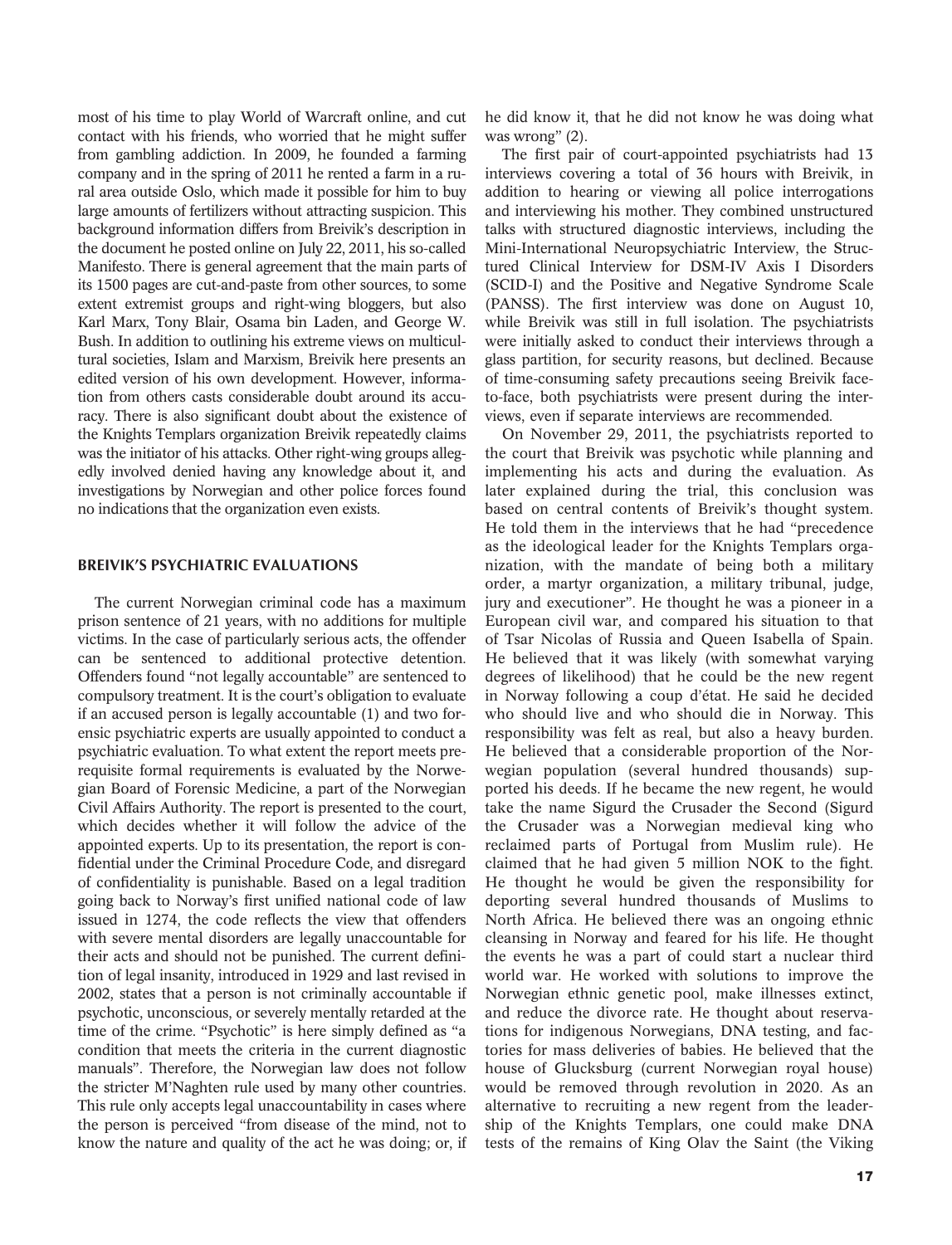King who introduced Christianity to Norway) and then choose the one with best genetic likeness to be the new king.

The psychiatrists saw these as grandiose delusions with bizarre and paranoid qualities that went far beyond conspiracy notions about an Islamist take-over of Europe. Thus, they did not consider him psychotic by mistaking his extremist, racist, right-wing views as delusional, but because they thought he had grandiose delusions regarding his own role in this extremist universe. Although his political opinions unfortunately are shared by others, he stood alone in his claims of an exalted role in the alleged Knights Templars organization, or even in the claims of this organization's existence. In addition, Breivik claimed he had exceptional personal abilities, for instance knowing what other people  $-$  including his evaluators thought, without fully explaining them how.

The two psychiatrists perceived his language as stilted and technical, using common words in new contexts mixed with unusual words, which he said he had made himself and that the psychiatrists perceived as neologisms. There were otherwise no signs of grossly disorganized speech or actions. He usually displayed restricted, but sometimes also inappropriate affect when talking about his killings, which he called "the executions of traitors". He got animated when talking about his shooting rampage and about his Manifesto. The psychiatrists saw this as an example of affective flattening with incidents of incongruent affect. There were no outward signs of depression, mania, auditory hallucinations or ideas of reference, influence phenomena or ideas of thought insertion. He had taken anabolic steroids in several periods up to July 22, combined with large doses of ephedrine, caffeine, and aspirin on the actual day. Blood samples taken at his arrest showed these substances in amounts that most likely could exacerbate, but not directly cause, mental symptoms. Based on Breivik's symptomatology, in particular the presence of bizarre grandiose delusions, the psychiatrists concluded that he had schizophrenia, paranoid type.

However, they had to wait more than 6 months before they could explain the basis for this conclusion. Meanwhile, the notion that Breivik might not be legally accountable for his acts caused extensive public discussion (3). Parts of the public were angry because they felt cheated from punishing him and worried that he might be freed too early. Many had difficulties understanding the concept of legal unaccountability — how could he be "not guilty"? Shortly, the report was leaked by one of the supportive councilors for the victims and the summary made accessible on the web by Norwegian newspapers, causing a new wave of discussions. Although several in the field of psychiatry saw the report as confidential and declined commenting it before trial, others started analyzing and criticizing excerpts of the report. Professionals were cited stating that a diagnosis of schizophrenia could be refuted based on the absence of pathognomonic symptoms, in this case particularly the lack of clear-cut Schneiderian first-rank delusions or auditory hallucinations. Breivik's lack of severe disorganization and his good planning abilities were also raised as counterarguments for a diagnosis of schizophrenia (4).

The discussion was fueled by intense media coverage, with repeated requests for a new evaluation by major newspapers and politicians, including the head of the Parliament's Standing Committee on Justice. The dispute was not appeased by the report's formal approval by the Norwegian Board of Forensic Medicine. Instead, this caused a flurry of conspiratory theories, from notions about collegial "cover-up" to outright suggestions that the Norwegian authorities had an interest in keeping the public in dark about the presence of right-wing extremists in their country. While Breivik's defense lawyer initially stated that the conclusion of the first evaluation did not surprise him, the most adamant protests came from Breivik himself. He did not want an "insanity defense" and would not evade responsibility or avoid trial. On the contrary, the mass murders were done with the explicit *intent* of achieving a heavily media-covered trial. The preparations for the trial thus turned into an effort for him to be declared sane, stating he would prefer death penalty to compulsory treatment (5).

In January 2013, the Oslo district court appointed a second pair of psychiatrists for a re-evaluation. This was performed in late February to early March, that is, 6 months after the first. By that time, Breivik had undergone weekly consultations with the prison's psychiatric treatment team since September. He was no longer in isolation and had access to the first psychiatric report and to details of the media discussions about his mental health. The main part of the new evaluation was based on the same format and the same instruments as the first, with the exception of the psychiatrists meeting Breivik separately. An inpatient observation was also performed in the prison by trained psychiatric personnel.

As in the first evaluation, neither the new pair of evaluators nor the observation staff saw any signs of gross disorganization or outward signs of auditory hallucinations. They also agreed with the first in that they were seeing a man with pathological self-aggrandizement. The main difference was that Breivik this time toned down the importance of the Knights Templars, described himself as a "foot-soldier" doing his duty and suggested that he earlier on had exaggerated his own role. The psychiatrists stated that he had "ideas of heightened self-worth, power and knowledge that may be reminiscent of what is observed in the case of delusional disorders". "Not least the ideas concerning the Knights Templars appear peculiar. He has however rationalized this and has explained that it is a *willed idea*". Regarding negative symptoms, they focused mainly on his social withdrawal, interpreted as a natural consequence of planning a terrorist attack. To what extent Breivik's apparent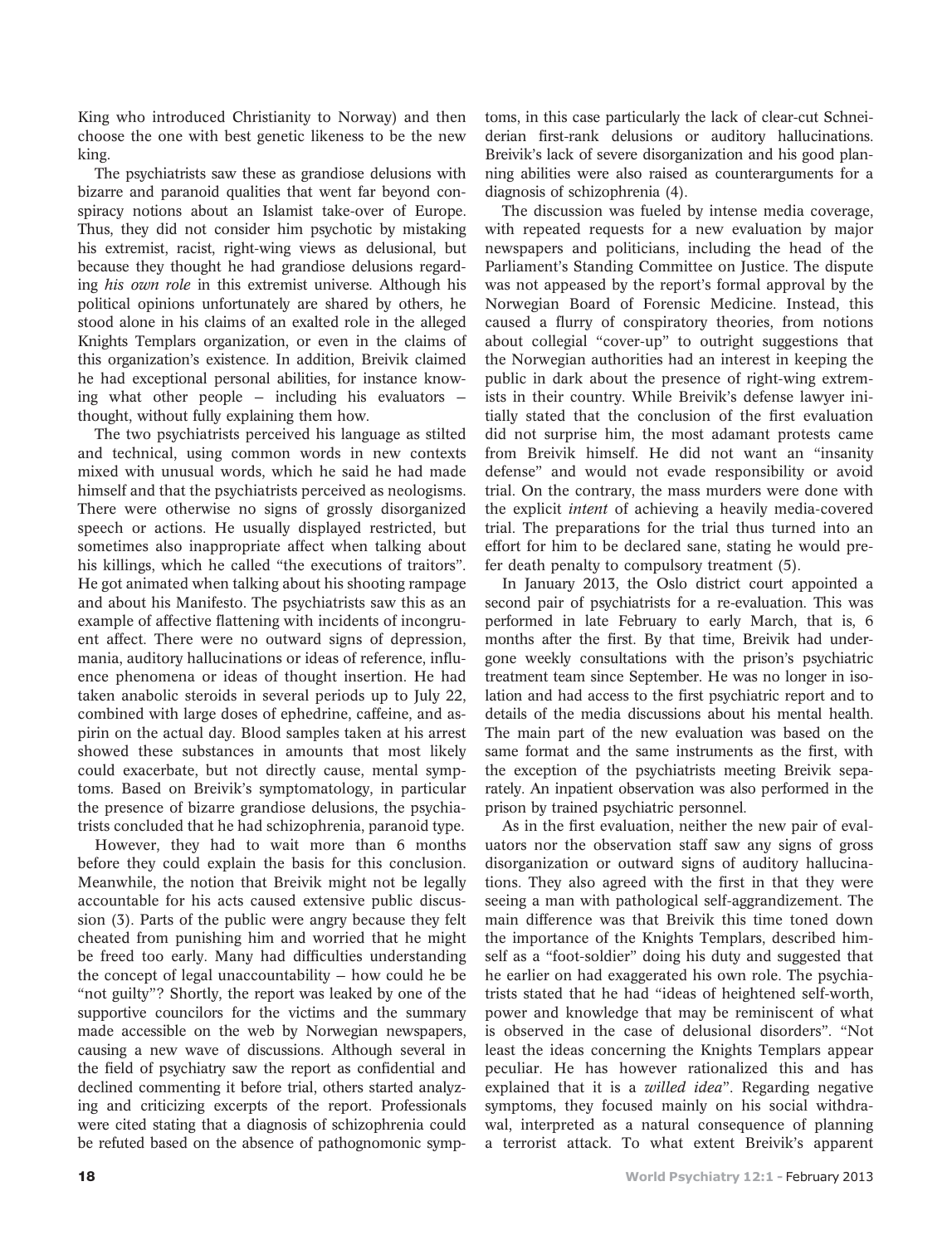indifference to his victims and sometimes incomprehensible affective displays could be a sign of affective disturbance was not discussed. Based on this, the psychiatrists concluded that Breivik's symptoms were due to a severe narcissistic personality disorder combined with pseudologia fantastica (pathological lying) (6), and that he was psychotic neither during their interviews nor at the time of his crimes, thus being legally accountable.

Thus, the main difference between the two evaluations is that 9 months after the attacks Breivik appeared more open to alternative explanations concerning his own role, which made the reality testing regarding his grandiose notions appear less impaired.

#### THE COURT TRIAL AND THE VERDICT

The trial in Oslo District Court took place from April 16 to June 22, 2012. Many TV stations and newspapers used "expert commentators" focusing on Breivik's state of mind throughout the trial, sometimes attempting to discern a diagnosis based on his appearance in court. In addition to the court-appointed psychiatrists, other psychiatrists and psychologists were called by Breivik's defense team or by the coordinating councils for the victims to testify. These included Breivik's prison psychiatrist and several of the most active media critics of the first evaluation report. The trial ended with the prosecution recommending that Breivik should be confined to psychiatric care, and the defense arguing that Breivik should be considered sane but acquitted as his actions were in self-defense.

The verdict was given on August 24, and, rather extraordinarily for a first-level court verdict, was not appealed. The court found Breivik accountable, and sentenced him to 21 years in preventive custody with a minimum time of 10 years. The court took as the basis for its verdict the second psychiatric report and the evaluations of other mental health professionals, including witnesses called by Breivik. The ruling starts out debating Breivik's possible diagnoses. As the diagnosis of schizophrenia in the first evaluation was based on the presence of bizarre delusions, the discussion focuses on that concept. The court here follows the ICD-10 definition ("persistent delusions of other kinds that are culturally inappropriate and completely impossible, e.g. being able to control the weather, or being in communication with aliens from another world") and refers to the concrete characterization of bizarreness given by the second pair of psychiatrists ("delusions involving phenomena which lie outside the realm of natural science"). Thus, they conclude that Breivik's absurd grandiose notions are non-bizarre and state that experts on rightwing ideologies should have been consulted before deciding that his perceptions of grandeur were culturally implausible. The court follows up with a series of commonsense alternative explanations of Breivik's statements and behaviors. His claim that he knew what other people

were thinking could as likely be based on his experience as a telephone salesman; his withdrawal and suspiciousness could be a consequence of his terrorist plans; his odd choice of words could be explained as part of an online war-games/right-wing cultural sphere. The ruling recognizes Breivik's emotional bluntness but argues that his affective outbursts, such as crying over his own propaganda film in court, counts against an affective disturbance, in disregard of the clinical knowledge that flat and inappropriate affect are not mutually exclusive. It thereby concludes that Breivik does not meet (ICD-10) criteria for schizophrenia, apparently unaware that he still would meet the DSM-IV criteria.

In the next step discussing delusional disorder, the court follows the second evaluation which states that Breivik's ability to argue, present nuanced statements and be corrected, combined with an ability to keep plans concealed, rules out delusional disorder. The basis for this, in the court's view, is that persons with ideas of a psychotic nature will have a prominent urge to assert perceived injustice and would not be able to keep up good impulse control during the interviews. It is also unlikely that a person with a psychotic disorder would be able to dissimulate over time. The court finds support for the notion that Breivik is not psychotic from the reports of his treating psychiatrist and the psychiatric councilor to the prison governor, who both view his statements as expressions of a personality disorder with the more peculiar grandiose beliefs as primitive defense mechanisms. The court particularly emphasizes the 3-week round-the-clock observation by the hospital staff, engaging Breivik in small talk, preparing meals or playing jig-saw puzzles. However, the observers never challenged Breivik on his grandiose views or the existence of the Knights Templars organization, a task they considered part of the police work.

The court does not discuss in detail the second pair of psychiatrists' main diagnosis of a narcissistic personality disorder. However, its comments on the lack of necessity for also evaluating the DSM-IV general duration and severity criteria indicate that it may have missed the point that personality disorders are not cross-sectional diagnoses.

### WHAT CAN PSYCHIATRISTS LEARN FROM THE BREIVIK CASE?

The Breivik case has received considerable international attention (7,8), and several aspects have relevance for psychiatrists.

The most baffling aspect of the verdict is the neglect of Breivik's role in shaping others' impressions. The witness reports taken as support for Breivik being nonpsychotic are rather disconcerting, in their repeated descriptions of his politeness, his consideration, his skills in playing jig-saw puzzles, and his use of laughter as a "way of coping". Together with the commonsensical explanations for Breivik's unusual behavior, the verdict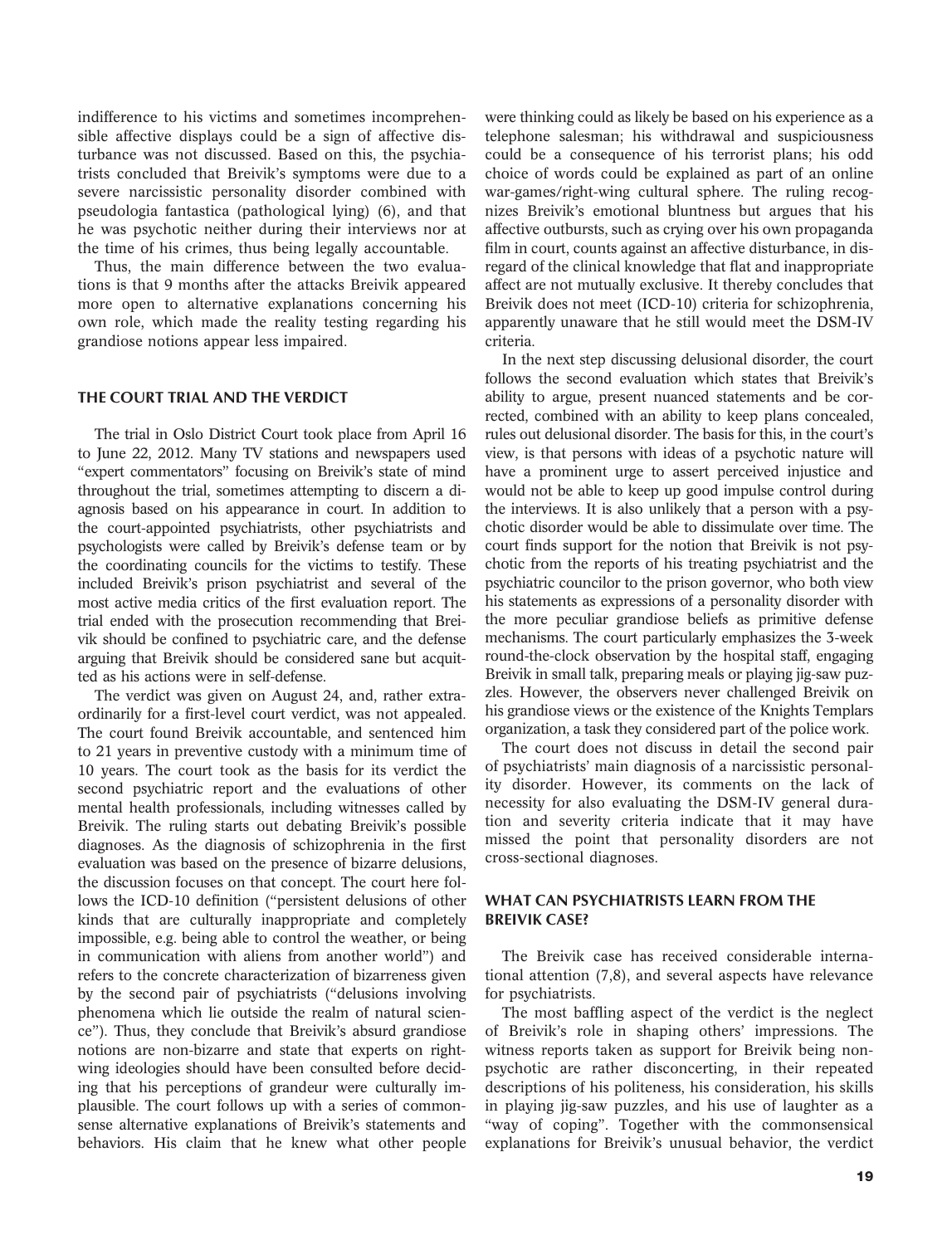conveys a picture that is very difficult to match with the descriptions given in the first evaluation. Moreover, the picture is very difficult to match with the survivors' description of a laughing killer of youths, regardless whether his motives were based on delusions, narcissistic rage, or evil.

The court reports clearly illustrate the odd effect Breivik seems to have had on all his evaluators, including the first, in generating reluctance to explore what might lie behind some of his strange utterances. As an illustration, when asked if he ever was in doubt about Breivik's sanity, one of the witnesses stated that he was that once, when Breivik in a discussion suggested that in the future people's brains could be directly linked to a computer, thus circumventing the need for expensive schooling. Instead of asking Breivik to extrapolate, the witness stated that he "rapidly said to himself that this was not a psychotic notion but rather a vision of the future".

The Breivik case shows the importance of the context in which psychiatric evaluations are made. In fact, the court interpreted diagnostic disagreement, in particular regarding the presence of bizarre delusions, as "differing interpretations of similar observations", ignoring the time difference between the two observations and the different situations in which they took place. It also highlights that a source of confusion may be represented by some subtle, but relevant, differences between the ICD-10 and the DSM-IV, and the fact that the ICD-10 is often adopted as a diagnostic system while the SCID, based on the DSM-IV, is sometimes used for diagnostic assessments. Moreover, it underscores that diagnostic criteria should not be regarded as rules of law, but as pragmatic definitions meant to capture symptoms and syndromes central to an illness, and that their use requires knowledge about the illness in question, and an understanding of the underlying clinical phenomena (9).

An important lesson from the Breivik case is that the complexity of forensic evaluations should lead professionals to be cautious about how they express themselves when taking position publicly. In the current case, diagnostic disagreement was front-page news. This conflict added momentum to the newspapers' claims about psychiatric failure, actively supported by persons or groups holding general antiexpert or specific antipsychiatry views. However, a poll indicated that the Breivik case has not changed the Norwegian public's view on forensic psychiatry, probably reflecting their acceptance of the implicit difficulties in forensic evaluations. The question on the front of most people's mind has not been diagnostic details, but what it "really means to be not accountable due to a mental disorder". This question cuts to the core of a dilemma that has occupied lawyers, philosophers, and psychiatrists for a long time, and to which there are no simple solutions. The evaluation of what went on in a person's mind while committing a crime will, despite technical innovations, in the end continue to rely on personal evaluations and interpretations.

Psychiatrists involved in high-profile cases should expect significant public interest and media pressure. All psychiatrists involved in the Breivik case were followed by the media to a problematic extent, ranging from telephones around the clock to journalists contacting their families or listening in on closed meetings. As several of the larger Norwegian newspapers and the Norwegian public broadcasting company were extremely critical to the content and acceptance of the first report, those held responsible were exposed to harsh critique, including claims of incompetence, bias, and paranoia. However, despite claims made by the media, Norwegian psychiatrists were not unanimously critical to the first evaluation report. Based on the number of professionals refusing to comment on the evaluation report before the trial, it is obvious that many felt restricted by confidentiality issues. Also, although the main critics were not actively engaged in treatment or research on psychotic disorders, the main support to the first evaluation came from professionals working with psychotic disorders, familiar with the difficulties in evaluating uncooperative patients, and the diversity and fluctuations of clinical presentations. Especially researchers, familiar with using both the ICD-10 and the DSM-IV, were rather surprised by the heavy emphasis put on ICD-10 descriptions for reports otherwise relying on SCID as the main diagnostic instrument.

Another important lesson from the Breivik case is that psychiatrists, when engaging in public debates about mental disorders, should remember that these debates hold considerable interest for persons diagnosed with these disorders. One of the most problematic aspects of the Breivik case has been the notions about schizophrenia conveyed by the participating professionals. For instance, claiming that Breivik cannot be psychotic because he has no behavioral signs suggests that psychiatrists think that having schizophrenia always will be discernible from the person's behavior. Even more provoking for well-functioning persons with the disorder, some holding complicated jobs, are professionals' repeated claims that Breivik cannot suffer from schizophrenia as he shows good cognitive abilities.

The impact on Norwegian society of Breivik's acts has been substantial. The camp was a meeting place for youth from all over the country and everybody knows someone affected by the events. All Norwegians are thus glad that the case was not appealed and the victims are spared for another round with having Breivik's face displayed on all bulletin boards, giving him even more of the publicity he craved. However, the case will surely be followed by a re-evaluation of parts of the Norwegian criminal code, and we might hope that those involved will remember that "great cases like hard cases make bad laws".